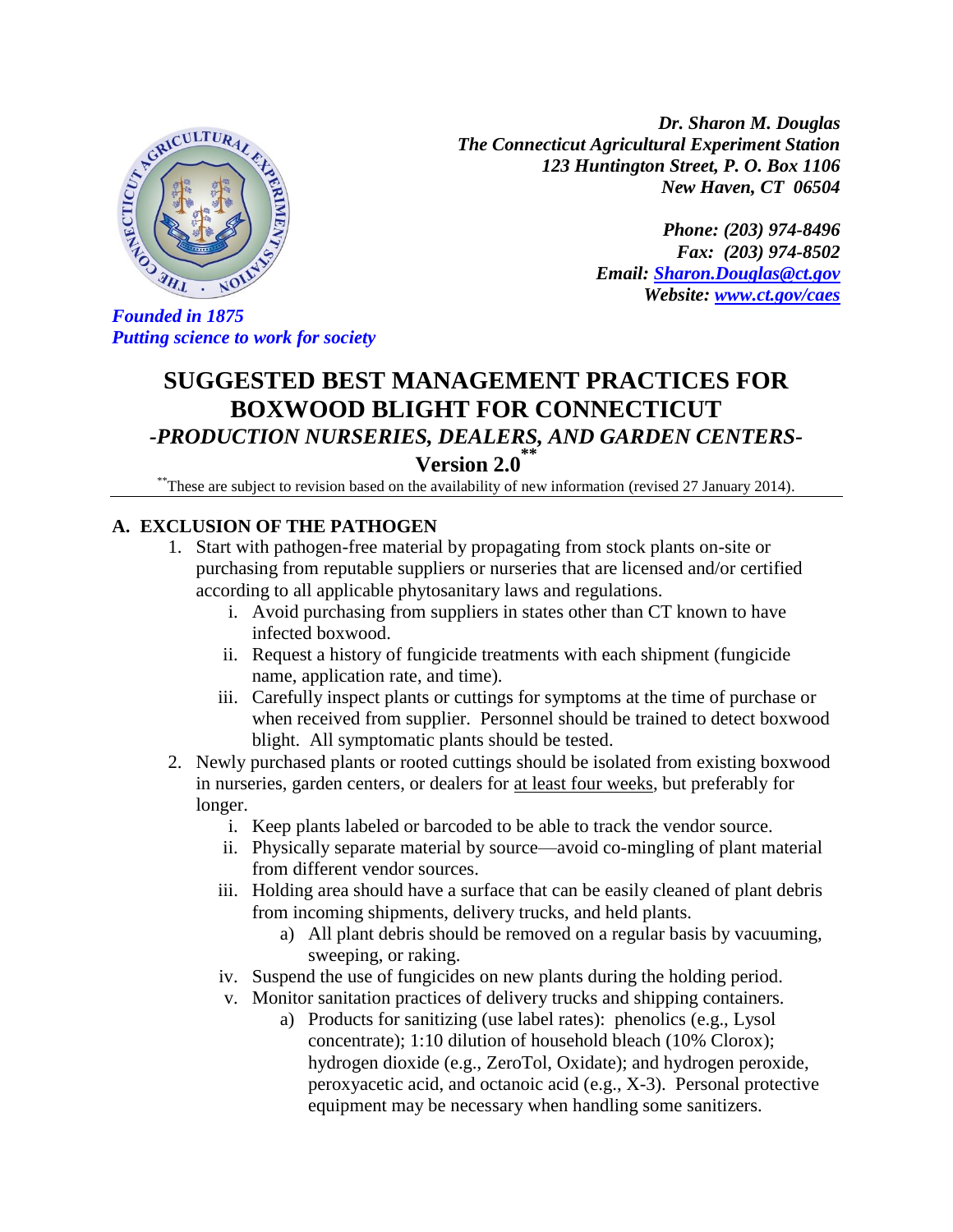- b) Products for sanitizing boots, shoes, and clothing in the field include over-the-counter sprays (e.g., Lysol disinfectant spray).
- vi. Any boxwood with suspicious symptoms should be sent to CAES for diagnosis and testing.
- 3. No returns of boxwood plants should be accepted onto the property.
	- i. The purpose is to avoid possible entry of plants that may have been exposed to boxwood blight.
- 4. No dead plant material should be brought onto a commercial property for disposal.
	- i. As a courtesy to their customers, many commercial properties currently allow customers to dispose of dead/removed plant material on their properties. However, this is discouraged, since it creates a potential pathway for boxwood blight to enter the property.

#### **B. WATER MANAGEMENT**

- 1. Avoid overhead watering or working with plants when they are wet.
	- i. Water is important for the spread and development of boxwood blight.
- 2. Irrigation water from sources other than wells or municipal water sources should be tested annually for water quality and water-borne plant pathogens by a private testing laboratory.
- 3. Increase spacing between plants (rather than placing them pot-to-pot) to maximize air circulation and minimize conditions favorable for disease development, when possible.
- 4. Avoid or minimize accumulation of standing water in boxwood blocks.

#### **C. SANITATION**

- 1. Remove leaf debris by raking or vacuuming. Debris should be bagged for incineration or burial.
- 2. Monitor plant debris in run-off water. Divert from other boxwood holding areas.
- 3. Routine operations to produce a commercially acceptable crop (e.g., canopy pruning, plant spacing) should involve extensive sanitation practices. A suggested protocol is outlined as follows:
	- i. Pruning crews should focus on a single house in order to complete the pruning as rapidly as possible.
	- ii. Pruning should not occur if plants are wet or if there is high humidity.
	- iii. The day before pruning is scheduled, plants should be thoroughly sprayed with ZeroTol.
	- iv. Immediately after the last plant is pruned in a house, the crop should be sprayed again with ZeroTol. Routine fungicide programs can resume after pruning, as applicable.
	- v. Tools and equipment should be sanitized when moving between different *Buxus* blocks within a house.
	- vi. A similar program can be followed for other practices that require handling the plants such as spacing pots.
- 4. After every crop production cycle, remove all crop debris and disinfest propagation mist beds, sorting areas, cutting benches, machines, and tools.
	- i. Products for sanitizing (use label rates): phenolics (e.g., Lysol concentrate); 1:10 dilution of household bleach (10% Clorox); hydrogen dioxide (e.g., ZeroTol, Oxidate); and hydrogen peroxide, peroxyacetic acid, and octanoic